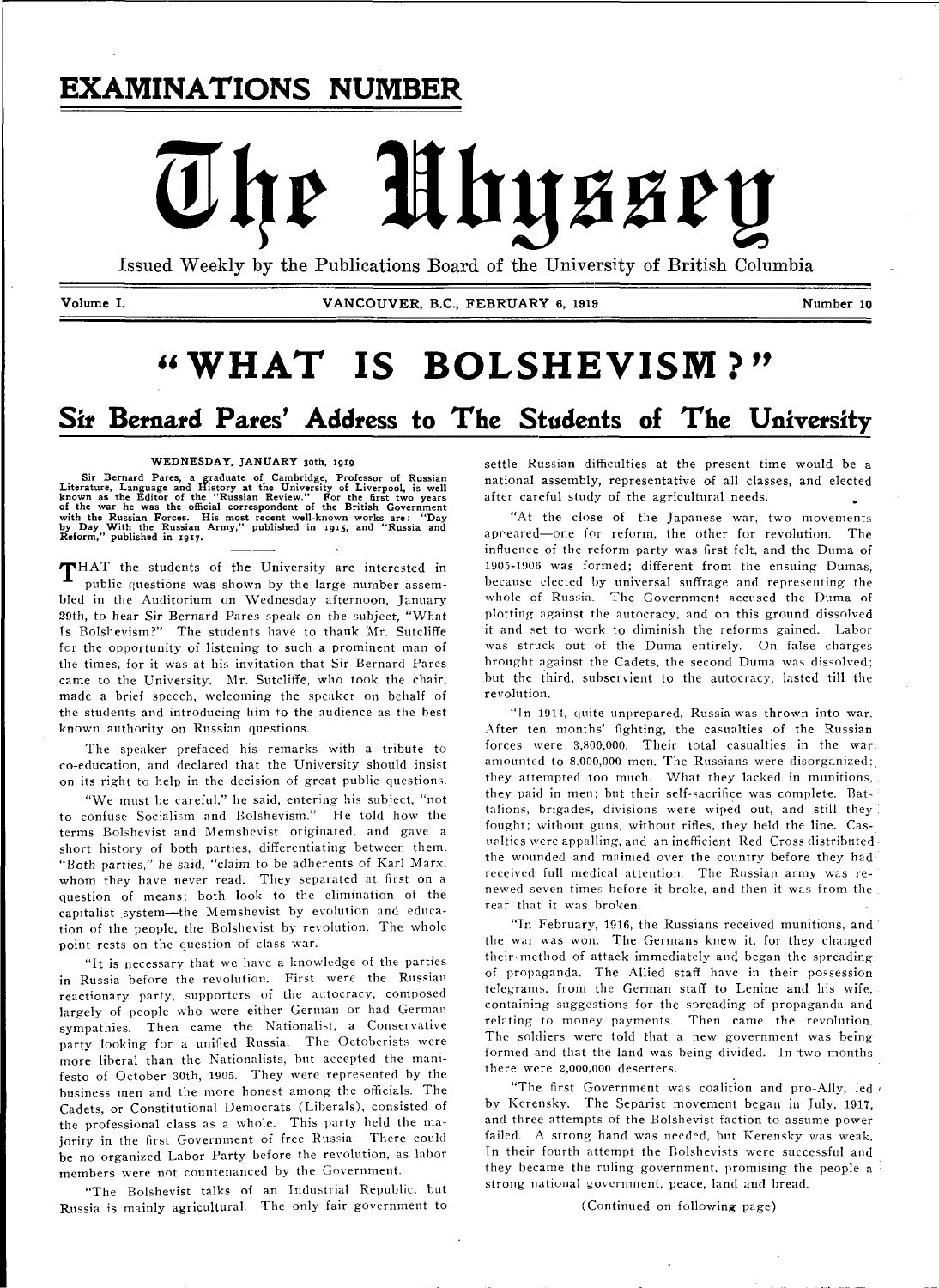

 $\boldsymbol{2}$ 

are requested to have their pictures. taken at

### **STUDIO BRIDGMAN'S**

### **413 GRANVILLE STREET**

not later than Feb. 15

No photographs will be taken after that date; and all are asked to go through with the ordeal at once, even at the risk of failing at the long-delayed and muchlamented "Xmas" exams.

## **ENLARGEMENTS** Photographs copied equal to the original. Duplicates, enlargements and miniatures made from same. Uancouver Photo Co. (Established 1911) **649 GRANVILLE STREET**

(Down the Marble Stairs)

Fashion - Craft **QUALITY CLOTHES** QUALITY should be the first<br>thing to look for, especially in young men's clothes. QUALITY dominates in all Fashion-Craft Clothes. Prices moderate. Value positive. **SHOP OF FASHION-CRAFT** Thus. Fuster & Co. Limited 514 GRANVILLE STREET VANCOUVER, B.C.

### UBYSSEY

### WHAT IS BOLSHEVISM?

(Continued from Page 1)

"They promised a national government; then they told us that they represented only the profetariet, ignoring all other classes. In practice, however, they seek neither representative government nor election by the people. The proletariet,' they say, 'don't know what they want.' How, then, do they differ from the old autocracy? They look not for a unified Russia, but for a class war.

"As for peace, they got a seven-day armistice that Germany promptly broke to enter Russia and seize army stores, forcing the Russians to sue for peace. You, all know of the treaty of Brest-Litovsk. Aside from other disgraceful conditions, Germany stipulated that the Bolshevists should formally resign all right to conduct their propaganda in Germany-a thing contrary to the principle they upheld and were fighting for. This treaty, signed and confirmed in Petrograd and Moscow, was the deathblow to Bolshevism. Honor cannot be divided.

"Then they told us that land was to be nationally owned and divided among the people. Instead, it went to all who were able to take it by force. As for bread, we have but to look at the prices.

"Now we are told that Bolshevism must extend over the world, that victory in Russia is nothing without a world victory. This Bolshevism is a war sickness; what we can't see in Russia is there, and will come forth later. Bolshevism is what we see at the present time, but it will disappear.

"Political education has begun and is now proceeding rapidly. Let us remember that the Russians like the British and hate the Germans. Even after the Bolshevists came into power, the British had a strong influence. Had we but had five hundred capable men in Russia at the critical moment, the country would have been saved. We have been, in the past, woefully ignorant of Russia; and for every casualty we suffered after 1916, we have but ourselves to blame. I do not ask that we should study Russian, but Russia, her literature, her her language, and her economics. More than that, we should make a sympathetic study of the Russian people."

Dr. Sage moved a vote of thanks, which was seconded by Mr. Scott and enthusiastically carried by all present. The best wishes and good-will of the students go with Sir Bernard Pares on his way to Russia, and all sincerely hope that ours will be the good fortune to hear him again.

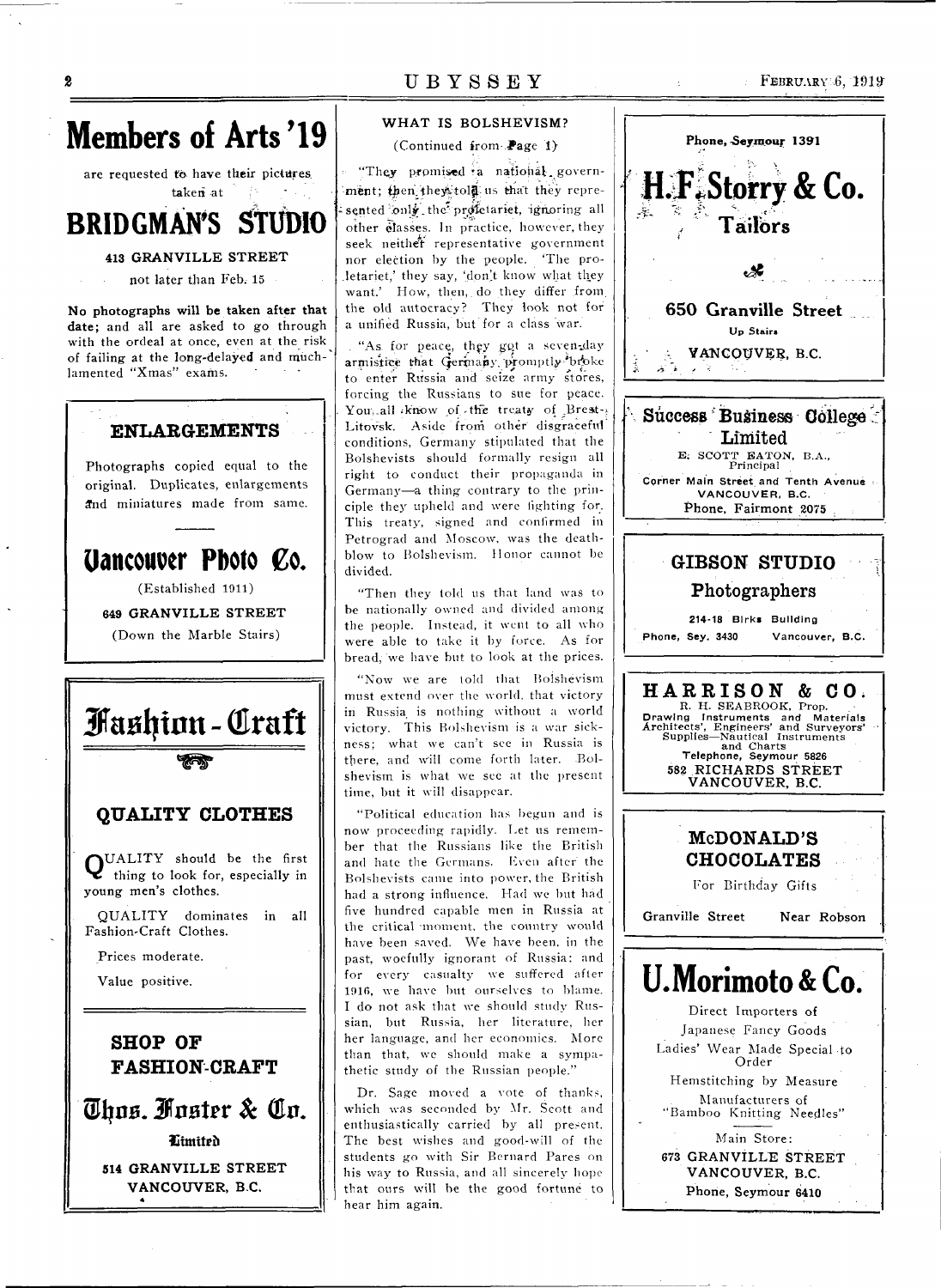# **E. C. KILBY The Hosiery Specialist**  628 Granville Street VANCOUVER, B.C. **Wellington** and **Comox COA L The Best for Kitchen and Furnace Use Macdonald, Marpole Co. Ltd. Sole Agents 1001 MAIN STREET Phone, Seymour 210 HERE ARE TWO BARGAINS IN Men's Wrist Watches**  Sterling Silver Case, 7-jewel nonmagnetic movement, with radium dial and hands, leather strap. Regular \$10.50. Sale price, only **\$7.95**  Xickel-Silver Case, superior 15 jewel movement, Brequet hairspring, full radium dial and hands; complete with leather strap. Regular \$12.75. Sale price................... \$7.95 **DAVID SPENCE R LIMITE D**

# **A POETES S OF BRITISH COLUMBIA**

### ELSPETH HONEYMAN

Miss Honeyman was born right here in B. C. —in Ladner, to be exact. She attended the public and high schools in this Province, and, during the first two sessions of the University of British Columbia, took as many lectures in English as could be got into a workable timetable. It is only some five or six years since she began writing poetry, but already she has had exceptional success. Some of her verse has been published in the London "Spectator" and the **New York**  "Times." Miss .Honeyman's literary career is followed with great interest by her friends at the University.

### **SEA MOODS**

Dawn, and the white mist breaking, Light on the sparkling sea; Day, and the white-caps racing, Joyous and strong and free.

Eve, and the red sun sinking Into a sea of dreams; Dying in crimson splendor, The ghost of a vanished gleam.

Xight, and the white mist shrouding The shadowy edge of the deep; Xight, and a pale moon shining; Xight, and the world asleep.

### **N E W YEAR'S EV E**

The long, long night is ending; . And, bought with blood and tears, The new day comes; remembering, We face the ransomed years. 1918-19.

### **EASILY MISSED**

"They've put the price of beans up at my restaurant. Have they at yours? " "No, but I notice lately that they leave off **a** bean."—Queen's **Journal.** 

# **are made for the man who is particular Remember; "The Quality goes' in before the Name goes on"**  *"That's a Leckie"*  **University Students Who have time to spare could make no better use of their time than in the**  Study of SHORTHAND **It will be of untold advantage to you in taking lecture notes. Most great speakers and many great writers are good shorthand writers.**

**Leckie Shoes** 

**What about YOU?** 

**Don't you think it would be valuable to you also?** 

**Enter any time—Day and Evening Sessions.** 

> **R. J. SPROTT, B.A., Manager.**

### *it*  MIKADO" **Phone, Seymour 1911**

**Our Specialties: Silks, Kimonas, Ladles' Wear Made to Order Opposite the Orpheum Theatre**<br>**766 Granville St. Vancouver.** Vancouver, B.C.

### PATRONIZE YOUR

ADVERTISERS

3

### **FEBRUARY 6, 1919 UBYSSEY**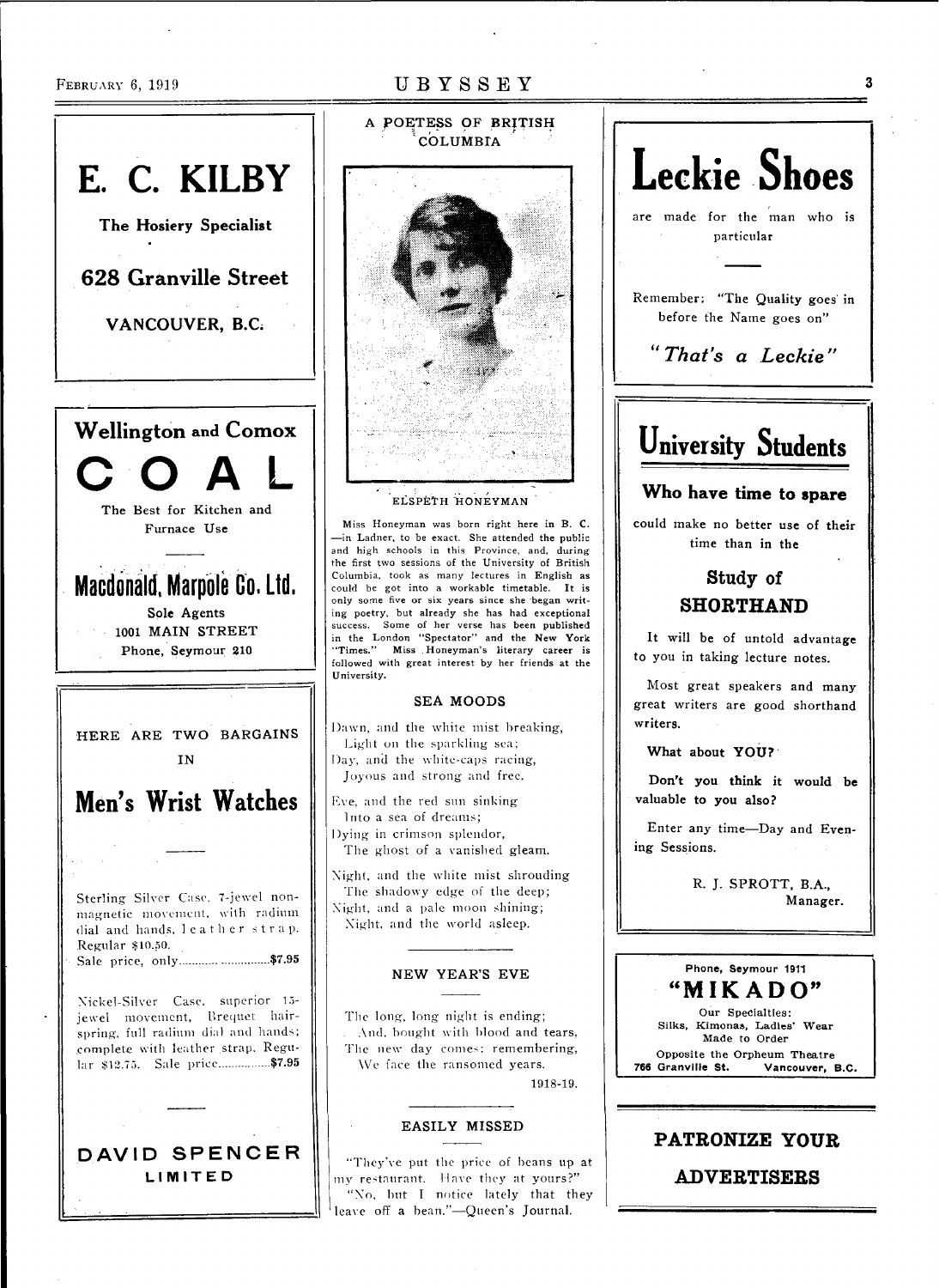# **UBYSSE Y**

Issued every Thursday by the Publications Board of the University of British Columbia. Extra mural subscriptions, \$2.00 per session. For advertising rates, apply Advertising Manager.

| ----                             |  |  |  |  |
|----------------------------------|--|--|--|--|
| EDITORIAL STAFF:                 |  |  |  |  |
| Editor-in-Chief Ian. A. Shaw     |  |  |  |  |
| Senior EditorAlfred Rive         |  |  |  |  |
|                                  |  |  |  |  |
|                                  |  |  |  |  |
|                                  |  |  |  |  |
| Chief ReporterT. Preston Peardon |  |  |  |  |
| <b>DEPARTMENTS</b>               |  |  |  |  |
| Musical EditorLeopold J. Mahrer  |  |  |  |  |
| Military EditorClaude P. Leckie  |  |  |  |  |
| Exchange Editor Agnes M. Ure     |  |  |  |  |
| <b>BUSINESS STAFF:</b>           |  |  |  |  |

| Business ManagerW. John Allardyce   |  |
|-------------------------------------|--|
| Advertising Manager John N. Weld    |  |
| Circulation ManagerJ. Gordon Fraser |  |

Editor for the Week...........Margaret Browne

### **AN EXPLANATION**

As this issue of "The Ubyssey" differs somewhat from the usual weekly publication, a slight explanation regarding its nature is offered.

It would have been a matter of some difficulty during examination week to publish an issue containing the usual quantity of news, for the simple reason that, owing to lack of time, students who usually discharge the onerous duty of writing up College events have been unable to do so.

The material for this week's "Ubyssey" —which is chiefly of a literary and humorous nature—has been collected during the past two weeks, in order that students might not be deprived of the pleasure (or pain) of reading the University newspaper. Great credit is due to those students who so very generously came to the aid of a miuch-harassed editor by contributing material of a nature that required not a little time and effort on their part—at a period, too, when most students can be excused for absolutely refusing to take upon themselves any extra work.

Our critics may ask why we have lapsed so much into poetry, and if this may be taken as a sign of madness. Students of literature are well aware of the fact that, in moments of great emotion, excitement, or srtain, there is a tendency for our language to revert to its earliest form—that of verse. Surely, then, it would have been impossible for our student contributors to have written otherwise than in verse at this critical period.

The two short poems written by Miss Honeyman need no comment — their charm and excellence are very evident. The very fact that the young poetess is a contributor to "The Spectator" and "The Times" is a proof of the high literary value of her work. We feel proud to know that Miss Honeyman was for. a time a student of this University.

In this rather unique issue we are specially favored in being able to publish at least part of the splendid address by Sir Bernard Pares.

As University students, we often have the privilege of listening to outside lectures of value and interest; but the scholarly address of the distinguished Professor was noteworthy as being one of the most excellent ever delivered in our University. We feel intensely grateful for the rare delight we enjoyed; it is our hope that the ideal of Sir Bernard Pares may be realized, and that the study of Russian literature and economics may one day become a reality in this Western city.

### **CORRESPONDENCE**

(The editors accept no responsibility for statements made in this column.

Letters must be brief. They should be written on one side of the paper only and, if typewritten, must be double spaced. The name and year of the writer must be enclosed, but the letter may be published over the initials or a pen-name if so desired. No attention will be paid to letters that do not comply with these rules.

The editors consider themselves under no obligation to publish any one letter. In the case of two letters on the same subject, if both cannot be printed, the briefer will be given the preference.)

### Editor "Ubyssey":

The modern views regarding co-education are that the healthy association of men and women is the natural and beneficial system. Indeed, the person who still clings vainly to the old notions of "higher education" for men only is as out of place mentally as though he were materially wearing the costumes of Queen Anne's time. The day is now passed when a woman leads her life in ignorance of everything but her home duties. Women have just as much spirit as have men; but the long centuries, during which "the weaker sex" were supposed to be knitting by the fireside, have failed to develop certain qualities which we find in men. But, though women are entering fields of work formerly regarded as exclusively masculine, they need not lose any of their fine qualities. Furthermore, a high-minded woman is above feeling even the slightest resentment when it is stated that her intellectual standard is inferior to a man's.

### L'OBSERVATEUR INTELLIGENT.

### To the Editor of "The Ubyssey":

Student criticism is always refreshing, if not always valuable; and the recent editorial on the work of the Players' Club is no exception. It is only to be hoped that the students of the University of British Columbia properly appreciate the noble purpose and thoughtful consideration which prompted the Editor to warn them against the "tawdry veneer of civilization" which he considers to be portrayed in "The Importance of Being Earnest," and to call their attention to the

**Phone, Sey. 8380** 

will buy.

**Clubb & Stewart** 

**Limited 309 to 315** Hastings **Street, West** 

**SPRING MODELS**  in Young Men's Suits "20th CENTURY BRAND" and other first-class makes

**SPRING HATS** 

The very latest — the smartest types we have ever shown. See them before deciding where you

**The Northern Life Assurance Company of Canada** 

**is a good Company to Insure with** 

### **EDWIN J. GALLOWAY**

' New and Old Book Shop

Specialists in University Books

### **The Canadian Bank of Commerce**

Capital - - - \$15,000,000 Reserve - - - \$13,500,000 THRIFT AND SECURITY

Open a Savings Account with The Canadian Bank of Commerce. If more convenient, accounts may be opened and deposits made by mail.

Ten Branches in Vancouver District, Including the following, which are in the vicinity of the University:

**Falrvlew**—Corner Sixth Avenue and **Granville** 

**Kltsllano**—Corner Fourth Avenue and Yew Street

**Mount Pleasant**—Corner Eighth Ave. and Main Street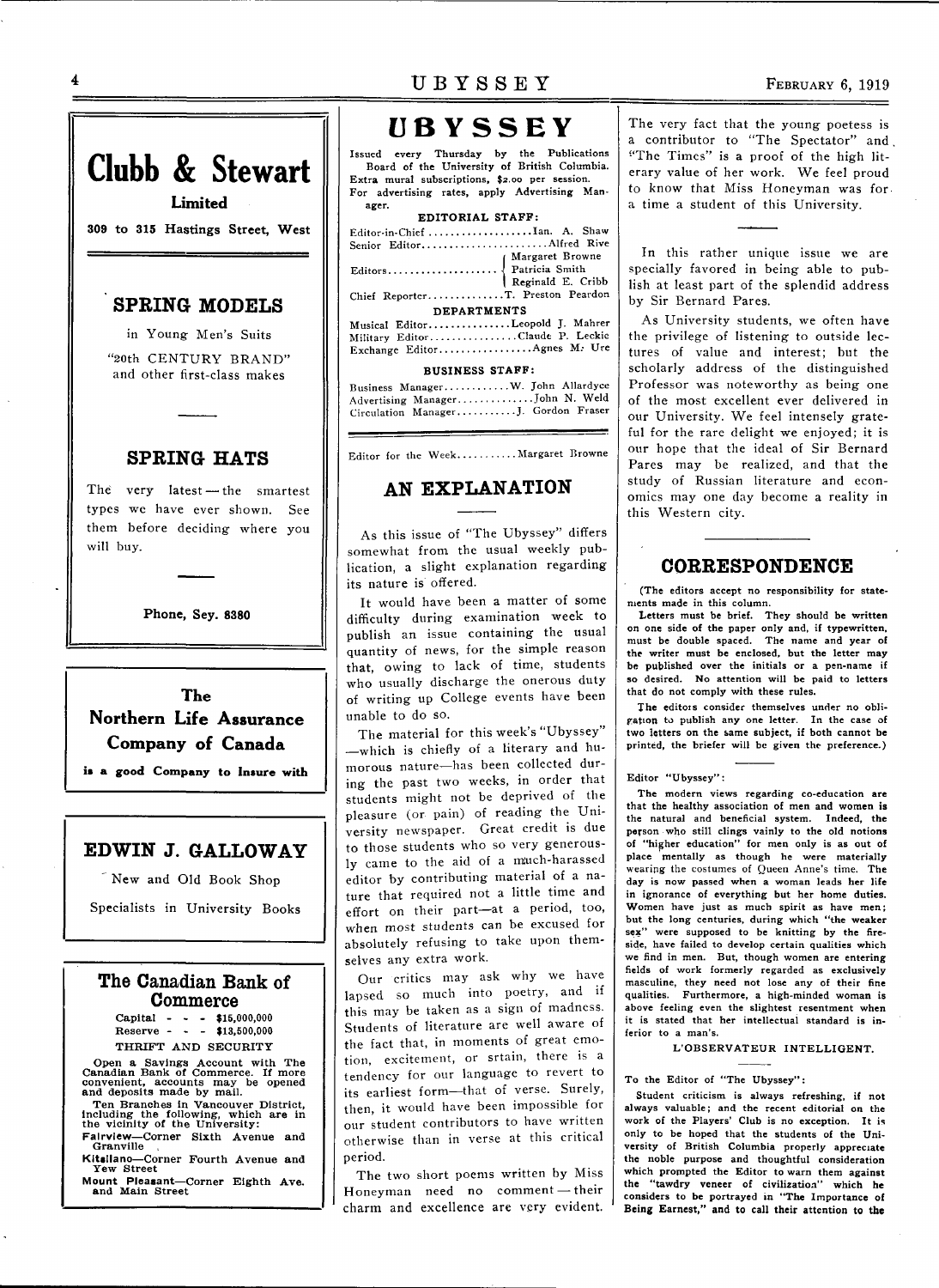The Art of Speaking Debates, Speeches, Play-parts, Recitations Coached Special rate on single lessons to<br>U.B.C. Students

HELEN BADGLEY Suite 23, 709 Dunsmulr Street Phone, Sey. 6535Y

Mrs. A. L. Richardson, L. R. A. M.<br>Pupil of Tobias Matthay Pupil of Tobias Matthay<br>
Formerly Professor of Piano and<br>
Lecturer at McGill University, Mont-<br>
real, and Midland Institute, Birming-<br>
ham, England. Studio, 709 Georgia Street, West Phone, Seymour 8519L

### **VIOLONCELL O**  MISS MAUDE SCRUBY<br>A.R.C.M., L.R.A.M. **A.R.C.M., L.R.A.M.**

Receives Pupils, Ensemble Classes, Concerts, Recitals. Visits Vancou-ver weekly (Tuesdays). **Studio: 709 Georgia Street Telephone, Bay. 189** 

### CUSIOK

SERVES GOOD EATS

**692 BROADWAY, WEST VANCOUVER, B.C.** 

EASTMAN KODAKS Developing and Printing

Copying and Enlarging CAMERA AND ARTS **610 GRANVILLE STREET** 

**R.** P. DUNNE, Mgr.

**Next Time**  TRY THE BUNGALOW For Light Refreshments, Ice Cream and Candies at

**774 Granville Street** 

We Specialize in

**GLOVE S**  DENTS FOWNES FERRINS Ladies' and Men's

**E. CHAPMAN**  545 Granville Street

### FEBRUARY 6, 1919 UBYSSEY

"unsuitable situation and atmosphere" in the Barrie play presented last year.

Of course, the Editor did not intend to insinuate that the judgment of our College students against taking a farce seriously! Nor did he mean to suggest, we hope, that the three members of the Faculty who were responsible for the selection of Oscar Wilde's play, as well as for "Alice-Sit-by-the-Fire," were likewise incapable of judging the merits of a modern drama. Advice on such a subject, to gentlemen who have seen the best dramatic productions of three capitals, is superfluous, to say the least, coming, as it does, from an undergraduate.

CHARTER MEMBER.

Dear Editor:

### I enclose a suggestion for a yell: Uni-varsity jazz, jazz, Uni-varsity has, has, Has the game, Has the name, Has the fame, To beat 'em up, All the same, Oh, yazz, yazz. L. CUTLER.

**VARSITY PROFESSOR'S DISTINGUISHED SERVICE** 

News has been received that H. T. Logan, who went overseas as a lieutenant and was later promoted to captain, has now been gazetted major. After the signing of the armistice, Capt. Logan was made educational director for his battalion, and later the scope of his work was extended to include the whole division. He is now employed in recording the work of the machine-gun sections of the Canadian Army in France.

Major Logan was formerly instructor in classics in McGill University College, and has kept constantly in touch with U.B.C. ever since.

### **TERMINAL CITY CLUB MEMORIAL SCHOLARSHIP**

"As a memorial for those members who lost their lives in the Great War," the Terminal City Club has decided to establish a scholarship in the University of British Columbia. According to the wording of the resolution, the amount is fixed at \$100.00 per annum, "to commence with." It will probably be increased in a short time. As yet no definite decision has been made as to the conditions of awarding the, honor, but the matter is to be arranged very shortly. It has long been recognized that there should be more scholarships, but this is the first action taken to fill this need. The Terminal City Club is to be congratulated upon having thus aided the University.

**Read the ads. on the next page.** 



**320 SEYMOUR STREET**  (Opposite C.P.R. Depot) **Vancouver, B.C.** 

**Fresh Cut Flowers Funeral Work a Specialty** 

### **Brown Bros. & Co. Ltd.**  Florists, Nurserymen and Seedsmen

TWO STORES Head Office: **48 HASTINGS STREET, EAST VANCOUVER, B.C. Phone, Sey. 988 and 672 728 GRANVILLE STREET Phone, Sey. 9513**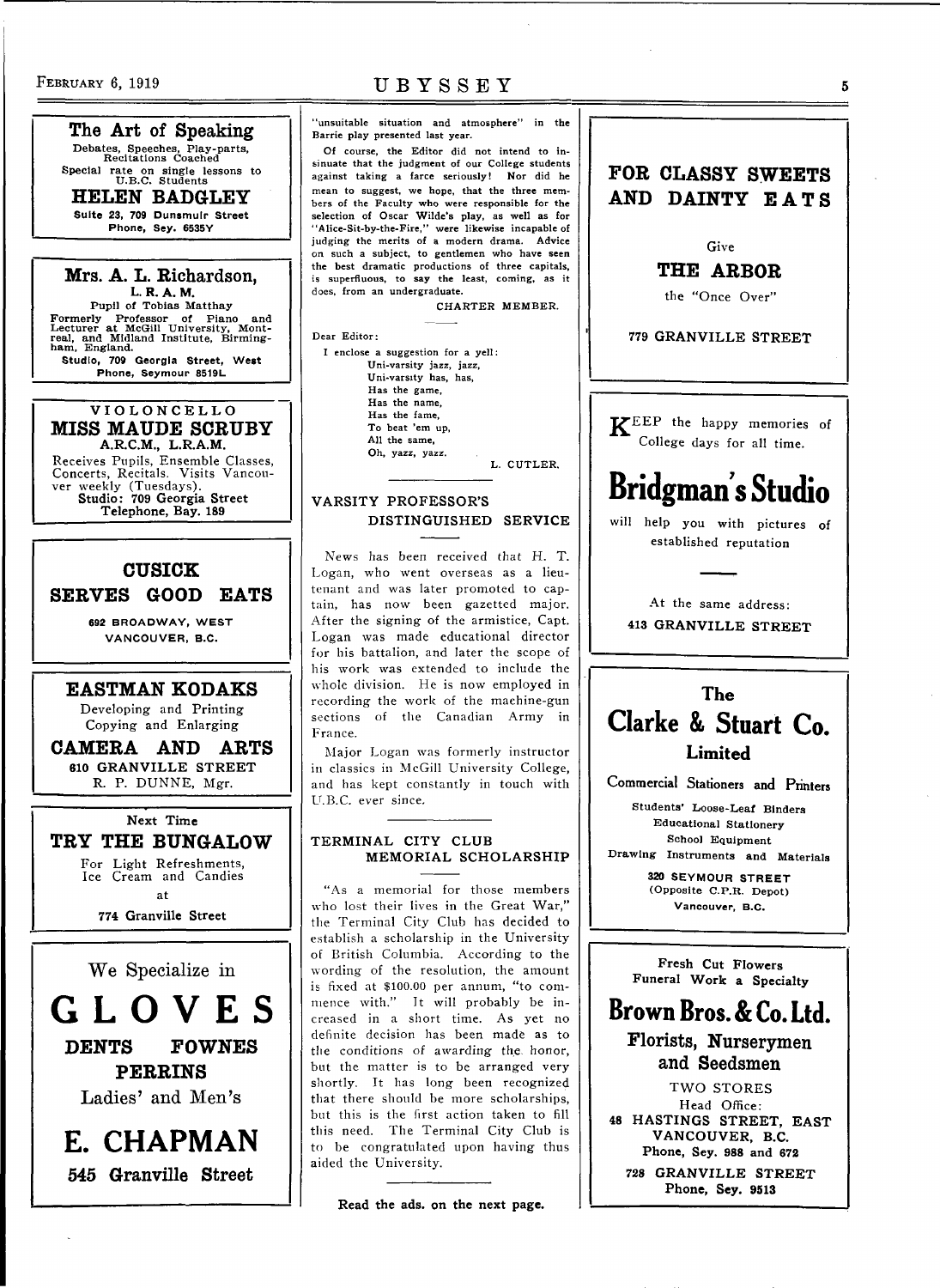ALLAN

IRELAND &

adan wil "The Book Lovers' Retreat" BOOKSELLERS AND STATIONERS

Phone, Seymour 602

### THESEUS AND EDINYA

(Chaucer to Date).

Whylom as olde stories tellen us. Ther was a man that highte Theseus, Of English he was lord and governour And of Philosophye eek a Doctour. And gretter was ther noon under the sonne, For muche honour and laude hadde he wonne. Who coude ryme in English proprely His gentilesse? For sothe it am nat I. At Harvard and Dalhousie hadde he be ...<br>No other man so oft of his degree This ilke man let olde thinges pace, And held after the newe world the space. But for la sellen yow of this erray for the file Ful semely his nektye pinched was His nose tretys; his eyen greye as glas; Upon his cheekes was ther nought of reed; But sikerly he hadde a fair forheed; It was almost a spanne brood I trowe, For hardily he nas not undergrowe. Ful fetis were his shoon, as I was war Of silver brighte aboot his arm he bar A wriste-watch with houres shewn ful clere; He loked oft in hope the belle to here, His eyen twinkled in his heed aright As doon the sterres on a frosty night. He was not pale as is a for-pyned goost; Unto his ordre he was a noble post. But greet harm was it, as it thoughte me,<br>That on his shinnes spattes hadde he tweye. For poesy that taughte he with the beste. In alle things he there as lim leap, Of forty yeer of age he was, I gesse. Now comth the poynt; bifel that on a daye A companye of ladyes tweye and tweye, Gan to und fro and rennen up and down To seken eek a habitacioun. And oon of hem was clept Edinya; And eek another oon Ipolita. And right anon of composicioun Cam Theseus and lad hem al adown To his office and ther bigonnen he To teche thise ladyes poesse. And right anon hem rubbede of his heed; And seyde that he wolde have the ladyes reed. He caste his ye upon Edinya; And ther-with-al she bleynte and cryde "A." Ful sore afered of hir deeth was she. For eek a man of ire and wrath was he. And ther-with-al on knees down she fel And seyde, "Theseus, if it be thy wil Have on a wreeched womman some mercy Ne make me reed or elles I moot dye."<br>"Now tewelve," sexde be, "confort is then noon Thou sittest there as doumb as is a stoon." For ire he quook; he wolde no longer byde; He gan to throwen bokes fer and wyde. But on their knowes hare filen down The ladves al with lamentacioun. Grete teres fillen on their robes blake; And swich a cry and swich a wo they make That in this world nis creature livings That herde swich another werymentinge And passeth othere of weping Edinye The rewfulleste of al that companye. Tho Theseus hadde compassioun Of wommen, for they wepen ever in oon And softe unto himself he seyde, "Fy Upon a man that wol han no mercy."

649 GRANVILLE STREET VANCOUVER, B.C.

(For pitee renneth sone in gentil herts.) And with a cry he from his sete upsterte. He seyde to hem, "No longer seyth 'Allas.' I yow foryeve al hoolly this trespas. And in his armes he hem al up hente And right anon they of their teres stente, The belle souneth loude and eek adown The ladyes seke other habitacioun. And then ful wisely seyde Ipolita, "This world nis but a thurghfare ful of wo. Then is it wisdom as it thinketh me To maken vertu of necessitee. Fortune, that yerveth us this adversitee (I mene Theseus) wol han no pitee. We most endure him, this is short and pleyn; I hope he wol not bokes throwe ageyn.'

(And here endeth the tale of Theseus and Edinya.) R. G.

# Y. M. C. A.

At the regular meeting of the Y. M. C. A. held at the noon-hour, Thursday, the members listened to an address by Dr. Sedgewick on the subject, "Principles of Loyalty." In the present day, said the speaker, loyalty means devotion to the law of human conduct-the moral law. It is true the moral code changes from age to age, but there are certain fundamental standards which do not change. The spirit of loyalty does not demand permanent attachment to any one institution; but as the outlook is broadened, so should the spirit of allegiance broaden. The final definition of loyalty, said Dr. Sedgewick, is "the will to believe in the Eternal, and the ability to make it practical."

The meeting closed with the usual vote of thanks to the speaker.

- What's the use
- Of worrying?
- Of examinations?
- Of the furnace?
- Of the ban on dancing?
- Of "College night" at the rink?

-Exchange.

**YAMATO** THE Direct Importers of Japanese Silk and Fancy Goods 460 GRANVILLE STREET VANCOUVER, B.C. Phone, Seymour 2288

### TO ARTS '18

NOTE:-The following class poem, written by Miss Wilband for the graduation exercises of Arts '18, is published in "The Ubyssey" because of its popularity and the demand for copies:

In nineteen-fourteen, year of fate; ... 'Neath surging war-clouds dark and grim, When our great nation's Song of Peace Had swelled into a Battle Hymn.

We entered at these open gates. $-$ For Knowledge's quest must never pange,-To learn in this great time of need How best to serve our Country's cause.

And there we learned that every one In Life's great task must do his share, That these small parts, united, form A mighty work of beauty rare.

Our eager hands were taught to use The tools that form great destinies, That from hard rock can carve the forms

Cf Freedom and Democracy. So, with our young hearts lifted up, We took our work with earnest will,

And learned to love the tasks that we First found to do in old McGill.

What one of us will e'er forget That first bright year that there we passed, And our merry frolics, 'ere we laid Our childish toys aside at last?

And so Time turned another page, That here on earth we call a year, And old McGill was left among The other memories we hold dear.

For there was born, beside the shore, Where beats the ocean surges free, Beneath the pine-clad mountains tall That brave young leader, U.B.C.

Like Pallas from the head of Jove, Armed all in splendor, forth she sprang, And in her own, our hands she took, While "Follow me!" her summons rang.

So once again, with our new gnide, We furned us to our tasks anews ... ... And her we followed through the years, With her to fuller knowledge grew.

But through our College's peaceful halls We heard War's far-off echoes roll; We heard an enemy's Hymn of Hate,

As they tried to trample Belgium's sonl. i

And by our gates unceasingly

Sounded the tramp of marching men; And some among us dropped their books, Never to take them up again.

For, on the blood-soaked fields of France.

They gave the best they had to give;

They gave their clean young manhood up, That Freedom might forever live

They graduated, noble souls, From this great 'Varsity of Life With honors, while we lesser ones

Continue yet to face the staffe. And others have heard the unceasing call

And left us for awhile, to go Across the seas, and "Over There" The spirit of Arts''18 to show.

Our numbers dwindled every year, But to our work we still held fast:

And now the race is run, and we Have reached the shining goal at last.

A moment on the threshold yet We linger, just to bid farewell

To our Alma Mater, 'ere we leave; Dear U.B.C., we loved you well.

HAZEL WILBAND, '18.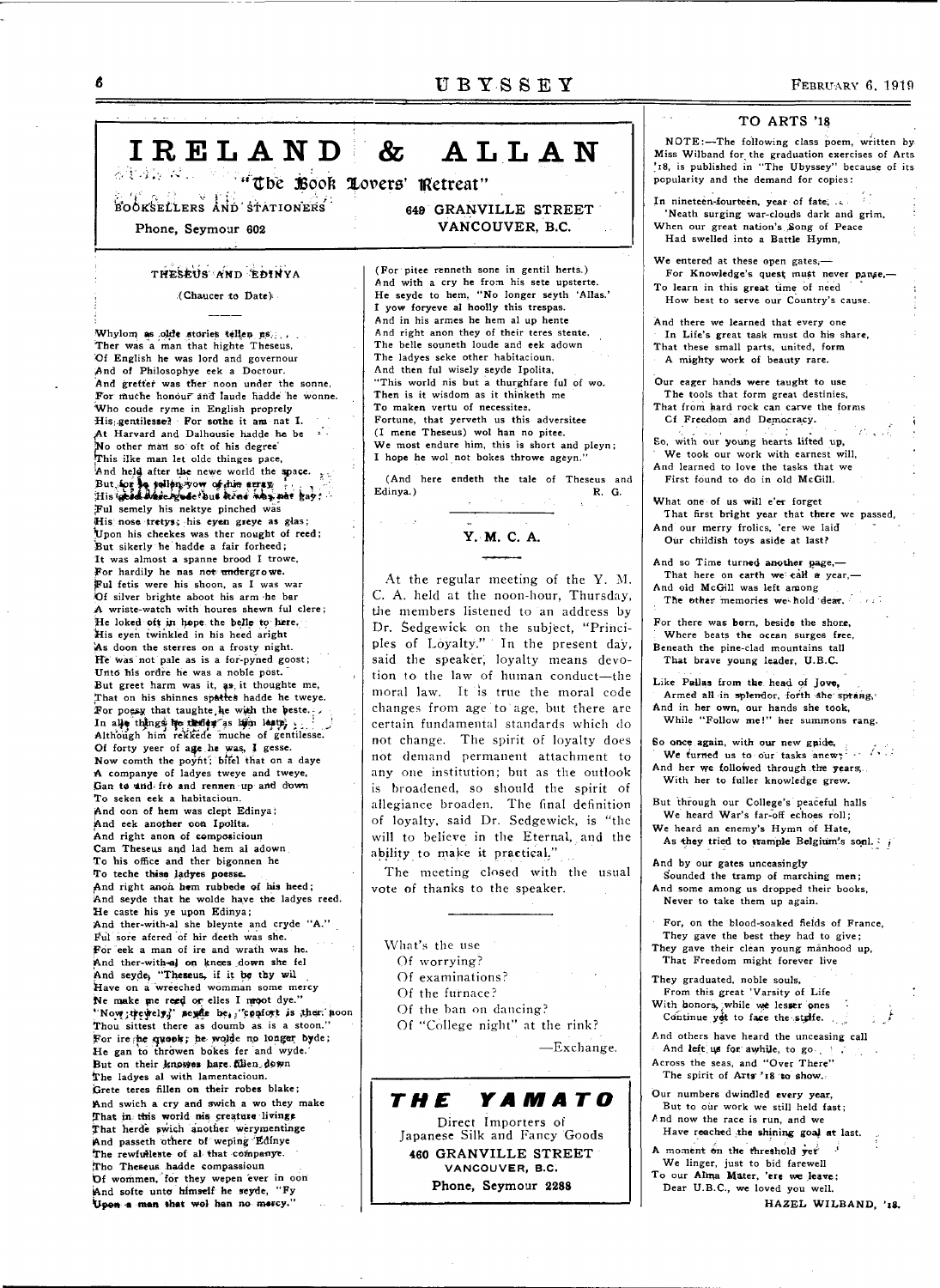### FEBRUARY 6, 1919 UBYSSEY



**575 GRANVILLE STREET** 

### **CANADA'S GREAT MUSICIANS**

### **I. DR. TORRLNGTON**

Only a few of Canada's great musicians are Canadian by birth; but so many prominent figures in the world of music have made our country their permanent home, that it would be extremely unjust not to include them under the term "Canadian."

The place of honor must go, of course, to Dr. Torrington, who was the founder of music in Canada. Born in Worcestershire, England, in 1837, he exhibited pronounced musical talent at a very early age, and eventually developed into a pianist, organist, choirmaster and orchestral conductor. In 1856 he went to Montreal, where he remained for twelve years; and then went to Boston, where lie remained until 1872. In 1875 he became the organist and choirmaster of the Metropolitan Church, Toronto. In Toronto, Dr. Torrington devoted himself to the development of every available musical resource; and it was through his efforts that the first performance in Canada of Mendelssohn's oratorio, "Elijah," took place, with chorus, orchestra and organ. His musical activity may be estimated by the statement that, under his direction, the Philharmonic Society and Festival Chorus and Orchestra performed the oratorios of Handel, Haydn, Mendelssohn, Costa, Spohr, Gounod, Mackenzie and Massenet; the cantatas of Sullivan, Dvorak, Max Bruch and Cowan, and the symphonies of Haydn, Mozart, Beethoven and Saint-Saens.

In 1888 Dr. Torrington founded the Toronto College of Music, and was the first to establish periodical musical examinations throughout the Dominion. If he had done .nothing else, he deserves first place for this alone, because the "Local Centre" examinations are now one of the most powerful factors that are influencing the national musical standards.

When a life of crowded musical activity was ended in November, 1917, Dr. Torrington left the ineffaceable memory of a dominant personality with unbounded musical enthusiasm, tempered by a lavish generosity and kindliness towards all who were treading the path of sincere musicianship.

### **AT "CUSICK'S"**  P-d-n: "How much?" Waitress: "Thirty-five cents." P-d-n: "Beg pardon?" Waitress: "Forty-five." P-d-rt: "Sorry, I guess I heard you

the first time."